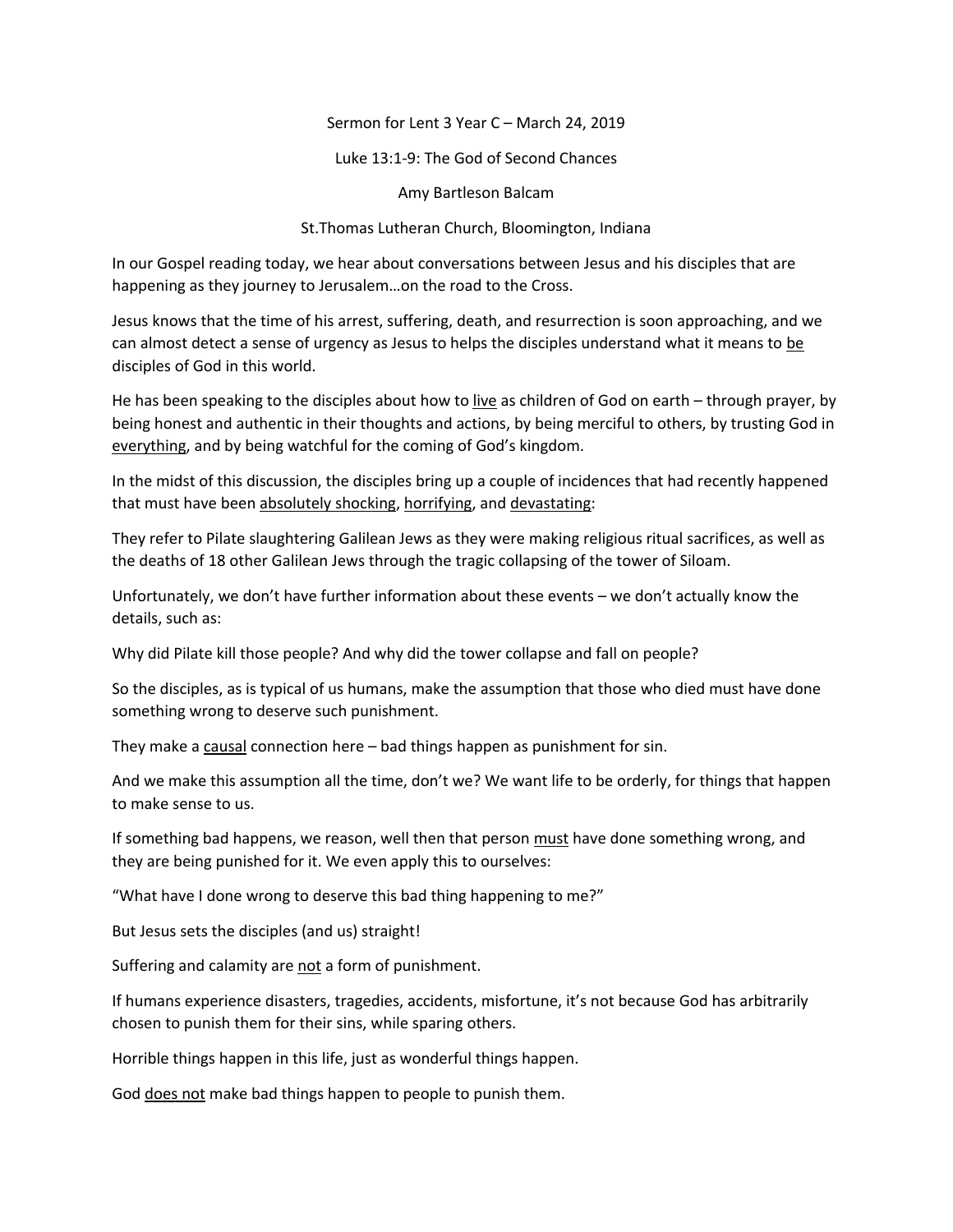Yet just because suffering is not a form of punishment doesn't mean that it's completely disconnected from sin. Sin does have consequences – consequences that cause misery, pain, trauma, and even destruction.

I think of the recent shooting deaths at the mosque in Christchurch, New Zealand, for example:

While they were worshipping, at least 49 people were killed and 20 seriously injured (including children) by a 28-year old man with an assault weapon.

The shooter, in his first court appearance after his arrest, flashed a "white power" sign and was later discovered to be a professed white nationalist.

The sins of racism and violence led to the suffering and deaths of innocent people.

So even though bad things that happen are not God's punishment for sin, bad things and sin do have an intimate connection.

There is one thing we can be sure of, though, and that is that God takes no delight in the suffering of God's children.

God calls us to confront sin and to eliminate the conditions that lead to sin.

After Jesus talks about sin and suffering to his disciples, he then tells them a parable.

As you may remember, in this parable, a man who owns land notices that a certain fig tree in his garden has not been bearing any fruit. The tree is at least three years old, which is old enough for it to begin producing figs. The owner feels he has been patient long enough, and in his frustration at the tree for not bearing fruit, he tells the gardener to cut down the tree – just destroy it.

Instead of just doing what he is told, the gardener appeals to the owner to allow the tree to have one more year to bear fruit; to have a second chance…

The gardener will care for the tree, and fertilize the soil all around it. If the tree still doesn't bear fruit after a year of care and nurturing, then it can be destroyed.

When we hear this parable, we tend to see  $\frac{God}{ }$  as the landowner,  $\frac{us}{us}$  as the fig tree, and  $\frac{Jesus}{ }$  as the gardener.

So we interpret this parable as God being angry and impatient with us, that we've tested God's limits for way too long, that God has finally had it "up to here" with us, that we've gotten on God's last nerve; and because of this he wants to destroy us for not bearing good fruit; as punishment for sin.

But thankfully Jesus comes to our rescue and convinces God to give us more time! To give us another chance!

But what if we look at this parable in a different way?

What if the angry landowner is us? What if, in our desire for an orderly world, a world that makes sense, we think others should be punished for their sins by experiencing bad things or even being destroyed?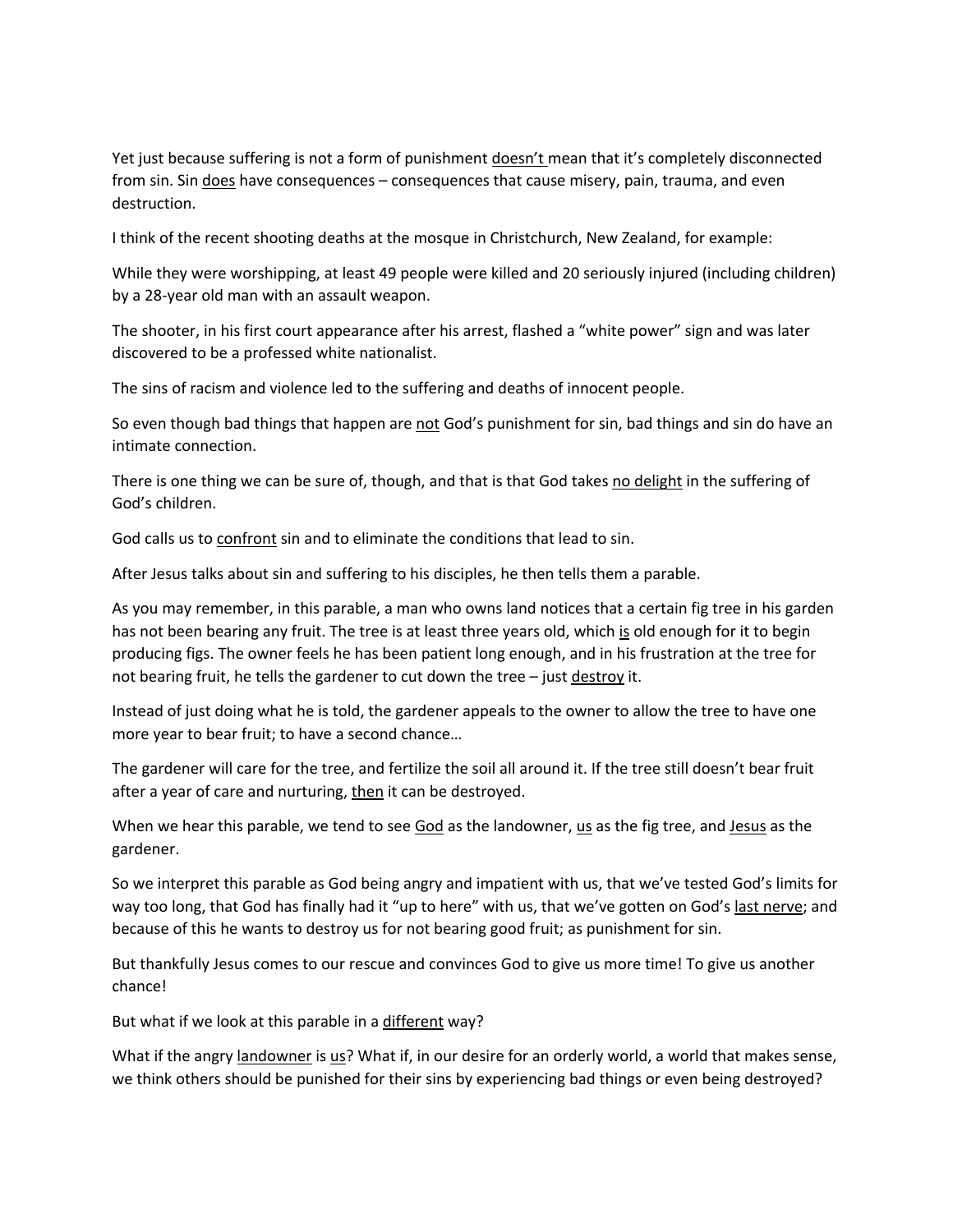(although it's interesting that when it comes to our own sins, we appeal for mercy!)

And what if the gardener in this story is God?

The God who will give that fig tree another chance and nurture it?

The God who, through infinite mercy, infinite grace, infinite love, will look endlessly for the one lost sheep, the wayward son, the one lost coin?

The God who will show mercy, who tells us to repent, but who also gives us second chances to do so?

Let's pause here for a moment and have a look at that word, "repent".

The word "repent" may conjure up images of fire and brimstone preachers. Or we may think "repent" means to say we're sorry, to feel remorseful for our sins, to promise that we'll be "good" next time.

However, the word "repent" in Greek, which is the language of the New Testament, is "metanoia".

"Metanoia" does not mean to "feel sorry" or to "promise to be good";

"Metanoia" indicates a changed mind, to adopt a different perspective, to have a new consciousness of one's own flaws and fallibilities.

Metanoia indicates a complete reorientation of one's whole being away from the traps and snares of this world…and toward God.

A complete reorientation toward God.

As we look back to our parable, in addition to repenting, Jesus tells the disciples that they are also to bear "good fruit."

What does Jesus mean by "good fruit"?

Earlier in Luke's gospel (Luke 3:11-14), John the Baptist gives specific examples of good fruit: sharing what we have with those who are without, not taking more than we need so that there is enough for others, and not cheating others out of what is rightfully theirs.

We might also remember that in his letter to the Galatians, Paul discusses "fruits of the Spirit" (Galatians 5:22), which are love, joy, peace, patience, kindness, faithfulness, and self-control.

This is what "good fruit" looks like.

In our Gospel passage for today, Jesus tells us to repent and to bear good fruit;

Jesus reminds us that life is fragile, that life is a gift, and that none of us knows how much time we have. The very nature of life's fragility gives it a sense of urgency – an urgency which gives us an opportunity to grab ahold of God's graciousness.

Because, while there is a sense of urgency in Jesus's words, there's also a promise of grace – that with God there are second chances, that with God there is still time –

time to turn,